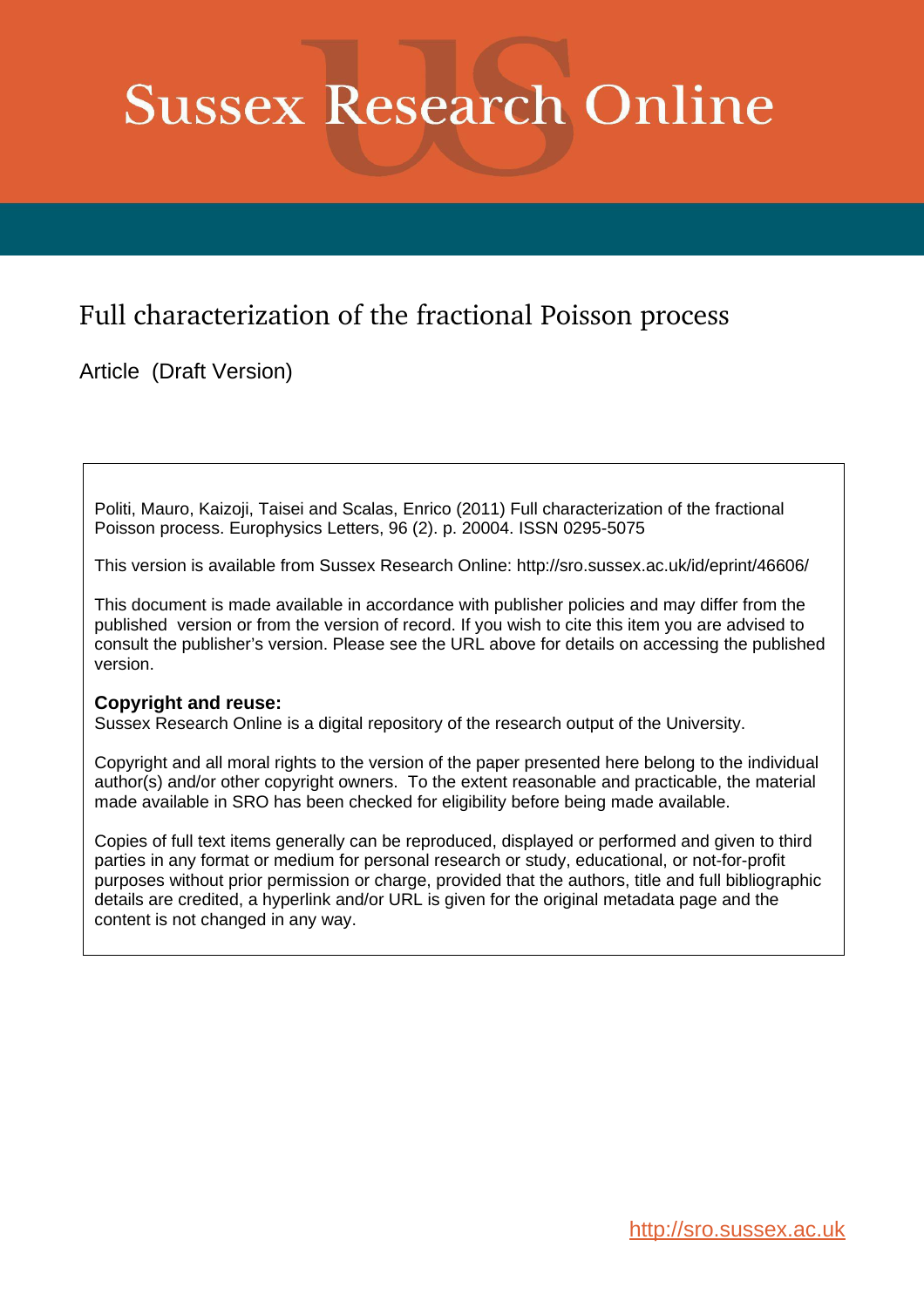## Full characterization of the fractional Poisson process

Mauro Politi and Taisei Kaizoji

SSRI & Department of Economics and Business, International Christian University, 3-10-2 Osawa, Mitaka, Tokyo, 181-8585 Japan.

Enrico Scalas

Dipartimento di Scienze e Tecnologie Avanzate, Universit`a del Piemonte Orientale "Amedeo Avogadro", Viale T. Michel 11, 15121 Alessandria, Italy. (Dated: April 22, 2011)

The fractional Poisson process (FPP) is a counting process with independent and identically distributed inter-event times following the Mittag-Leffler distribution. This process is very useful in several fields of applied and theoretical physics including models for anomalous diffusion. Contrary to the well-known Poisson process, the fractional Poisson process does not have stationary and independent increments. It is not a Lévy process and it is not a Markov process. In this letter, we present formulae for its finite-dimensional distribution functions, fully characterizing the process. These exact analytical results are compared to Monte Carlo simulations.

From a loose mathematical point of view, counting processes  $N(A)$  are stochastic processes that count the random number of points in a set A. They are used in many fields of physics and other applied sciences. In this letter, we will consider one-dimensional real sets with the physical meaning of time intervals. The points will be incoming events whose duration is much smaller than the inter-event or inter-arrival waiting time. For instance, counts from a Geiger-Müller counter can be described in this way. The number of counts,  $N(\Delta t)$ , in a given time interval  $\Delta t$  is known to follow the Poisson distribution

<span id="page-1-0"></span>
$$
\mathbb{P}(N(\Delta t) = n) = \exp(-\lambda \Delta t) \frac{(\lambda \Delta t)^n}{n!},\tag{1}
$$

where  $\lambda$  is the constant rate of arrival of ionizing particles. Together with the assumption of independent and stationary increments, Eq. [\(1\)](#page-1-0) is sufficient to define the homogeneous Poisson process. Curiously, one of the first occurrences of this process in the scientific literature was connected to the number of casualties by horse kicks in the Prussian army cavalry [\[1\]](#page-7-0). The Poisson process is strictly related to the exponential distribution. The inter-arrival times  $\tau_i$  identically follow the exponential distribution and are independent random variables. This means that the Poisson process is a prototypical renewal process. A justification for the ubiquity of the Poisson process has to do with its relationship with the binomial distribution. Suppose that the time interval of interest  $(t, t + \Delta t)$  is divided into n equally spaced sub-intervals. Further assume that a counting event appears in such a sub-interval with probability p and does not appear with probability  $1 - p$ . Then,  $\mathbb{P}(N(\Delta t) = k) = \text{Bin}(k; p, n)$  is a binomial distribution of parameters  $p$  and  $n$  and the expected number of events in the time interval is given by  $\mathbb{E}[N(\Delta t)]=np$ . If this expected number is kept constant for  $n \to \infty$ , the binomial distribution converges to the Poisson distribution of parameter  $\lambda = \mathbb{E}[N(\Delta t)]/\Delta t$ , while, in the

meantime,  $p \to 0$ . However, it can be shown that many counting processes with non-stationary increments converge to the Poisson process after a transient period. It is sufficient to require that they are renewal process (i.e. they have independent and identically distributed (iid) inter-arrival times) and that  $\mathbb{E}(\tau_i) < \infty$ . In other words, many counting processes with non-independent and nonstationary increments behave as the Poisson process if observed long after the transient period.

In recent times, it has been shown that heavy-tailed distributed inter-arrival times (for which  $\mathbb{E}(\tau_i) = \infty$ ) do play a role in many phenomena such as blinking nanodots [\[2,](#page-7-1) [3\]](#page-7-2), human dynamics [\[4,](#page-7-3) [5\]](#page-7-4) and the related intertrade times in financial markets [\[6,](#page-7-5) [7\]](#page-7-6).

Among the counting processes with non-stationary increments, the so-called fractional Poisson process [\[8\]](#page-7-7),  $N_{\beta}(t)$ , is particularly important because it is the thinning limit of counting processes related to renewal processes with power-law distributed inter-arrival times [\[9,](#page-7-8) [10\]](#page-7-9). Moreover, it can be used to approximate anomalous diffusion ruled by space-time fractional diffusion equations [\[9,](#page-7-8) [11–](#page-7-10)[16\]](#page-7-11). It is a straightforward generalization of the Poisson process defined as follows. Let  $\{\tau_i\}_{i=1}^{\infty}$  be a sequence of independent and identically distributed positive random variables with the meaning of inter-arrival times and let their common cumulative distribution function (cdf) be

$$
F_{\tau}(t) = \mathbb{P}(\tau \le t) = 1 - E_{\beta}(-t^{\beta}), \tag{2}
$$

where  $E_{\beta}(-t^{\beta})$  is the one-parameter Mittag-Leffler function,  $E_\beta(z)$ , defined in the complex plane as

<span id="page-1-1"></span>
$$
E_{\beta}(z) = \sum_{n=0}^{\infty} \frac{z^n}{\Gamma(n\beta + 1)}
$$
(3)

evaluated in the point  $z = -t^{\beta}$  and with the prescription  $0 < \beta \leq 1$ . In equation [\(3\)](#page-1-1), Γ(·) is Euler's Gamma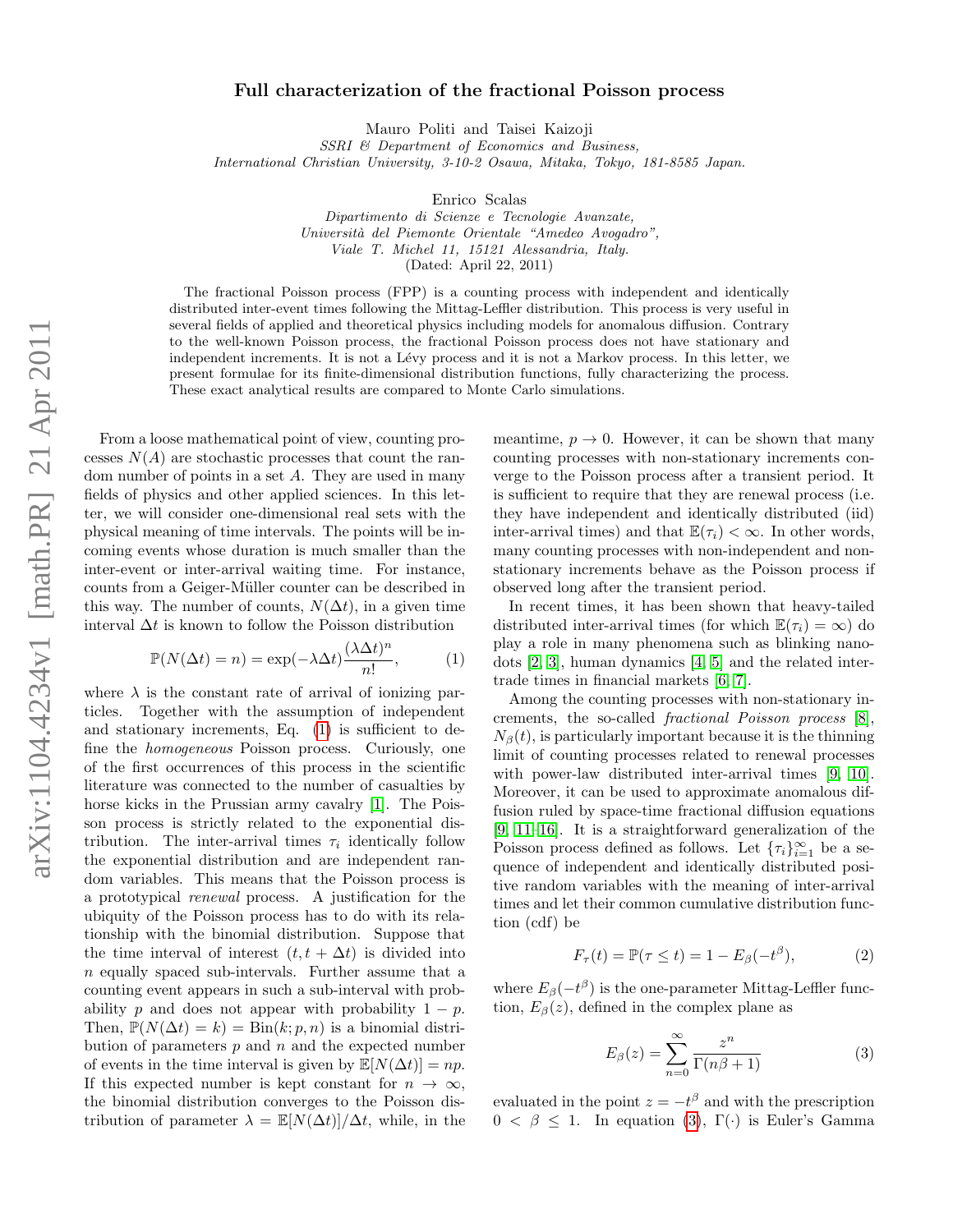function. The sequence of the *epochs*,  ${T_n}_{n=1}^{\infty}$ , is given by the sums of the inter-arrival times

$$
T_n = \sum_{i=1}^n \tau_i.
$$
\n<sup>(4)</sup>

The epochs represent the times in which events arrive or occur. Let  $f_{\tau}(t) = dF_{\tau}(t)/dt$  denote the probability density function (pdf) of the inter-arrival times, then the probability density function of the  $n$ -th epoch is simply given by the *n*-fold convolution of  $f_{\tau}(t)$ , written as  $f_{\tau}^{*n}(t)$ . In Ref. [\[10\]](#page-7-9), it is shown that

$$
f_{T_n}(t) = f_{\tau}^{*n}(t) = \beta \frac{t^{n\beta - 1}}{(n - 1)!} E_{\beta}^{(n)}(-t^{\beta}), \tag{5}
$$

where  $E_{\beta}^{(n)}$  $\binom{n}{\beta}(-t^{\beta})$  is the *n*-th derivative of  $E_{\beta}(z)$  evaluated in  $z = -t^{\beta}$ . The counting process  $N_{\beta}(t)$  counts the number of epochs (events) up to time  $t$ , assuming that  $T_0 = 0$  is an epoch as well, or, in other words, that the process begins from a renewal point. This assumption will be used all over this paper.  $N_{\beta}(t)$  is given by

$$
N_{\beta}(t) = \max\{n : T_n \le t\}.
$$
 (6)

In Ref. [\[9\]](#page-7-8), the fractional Poisson distribution is derived and it is given by

<span id="page-2-0"></span>
$$
\mathbb{P}(N_{\beta}(t)=n)=\frac{t^{\beta n}}{n!}E_{\beta}^{(n)}(-t^{\beta}).\tag{7}
$$

Eq. [\(7\)](#page-2-0) coincides with the Poisson distribution of parameter  $\lambda = 1$  for  $\beta = 1$ . In principle, equations [\(3\)](#page-1-1) and [\(7\)](#page-2-0) can be directly used to derive the fractional Poisson distribution, but convergence of the series is slow. Fortunately, in a recent paper, Beghin and Orsingher proved that

$$
E_{\beta}^{(n)}(-t^{\beta}) =
$$
  

$$
\frac{n!}{t^{\beta n}} \int_0^{\infty} F_{S_{\beta}}(t; u) \left[ \frac{\exp(-u)u^{n-1}}{(n-1)!} - \frac{\exp(-u)u^n}{n!} \right] du,
$$
  
(8)

where  $F_{S_{\beta}}(t; u)$  is the cdf of a stable random variable  $S_{\beta}(\nu, \gamma, \delta)$  with index  $\beta$ , skewness parameter  $\nu = 1$ , scale parameter  $\gamma = (u \cos \pi \beta/2)^{1/\beta}$  and location  $\delta = 0$  [\[17\]](#page-7-12). The integral in equation [\(8\)](#page-2-1) can be evaluated numerically and Fig. [11](#page-2-2) shows  $\mathbb{P}(N_{\beta}(t) = n)$  for three different values of  $\beta$ . The Monte Carlo simulation of the fractional Poisson process is based on the algorithm presented in equation (20) of Ref. [\[14\]](#page-7-13).

As a consequence of Kolmogorov's extension theorem, in order to fully characterize the stochastic process  $N_{\beta}(t)$ , one has to derive its finite dimensional distributions. A further requirement on the process' paths uniquely determines the process, namely that they are right-continuous step functions with left limits [\[18\]](#page-7-14). The finite-dimensional



<span id="page-2-2"></span>Figure 1:  $P(N_\beta(T_1) = n_1)$  as function of  $n_1$  for three different values of β. The crosses are estimations obtained from  $10<sup>5</sup>$ Monte Carlo samples and the lines are given to guide the eye.

<span id="page-2-1"></span>

<span id="page-2-3"></span>Figure 2: (Color online) Pictorial illustration of the random variables used in the text. The light blue dots represent the observation points  $t_1$ ,  $t_2$  and  $t_3$ . The red squares are the epochs  $T_0 = 0, T_1, \ldots, T_5$ . The conditional residual life-time is the time elapsed between  $t_i$  and the next epoch  $T_{n_i+1}$ . It depends on previous values of  $n_i$ , this is the number of events between 0 and  $t_i$ , with the event at  $t = T_0 = 0$  not considered. Here, we have  $n_1 = 1$ ,  $n_2 = 2$  and  $n_3 = 4$ . All the equations in this paper can be derived by analyzing this figure.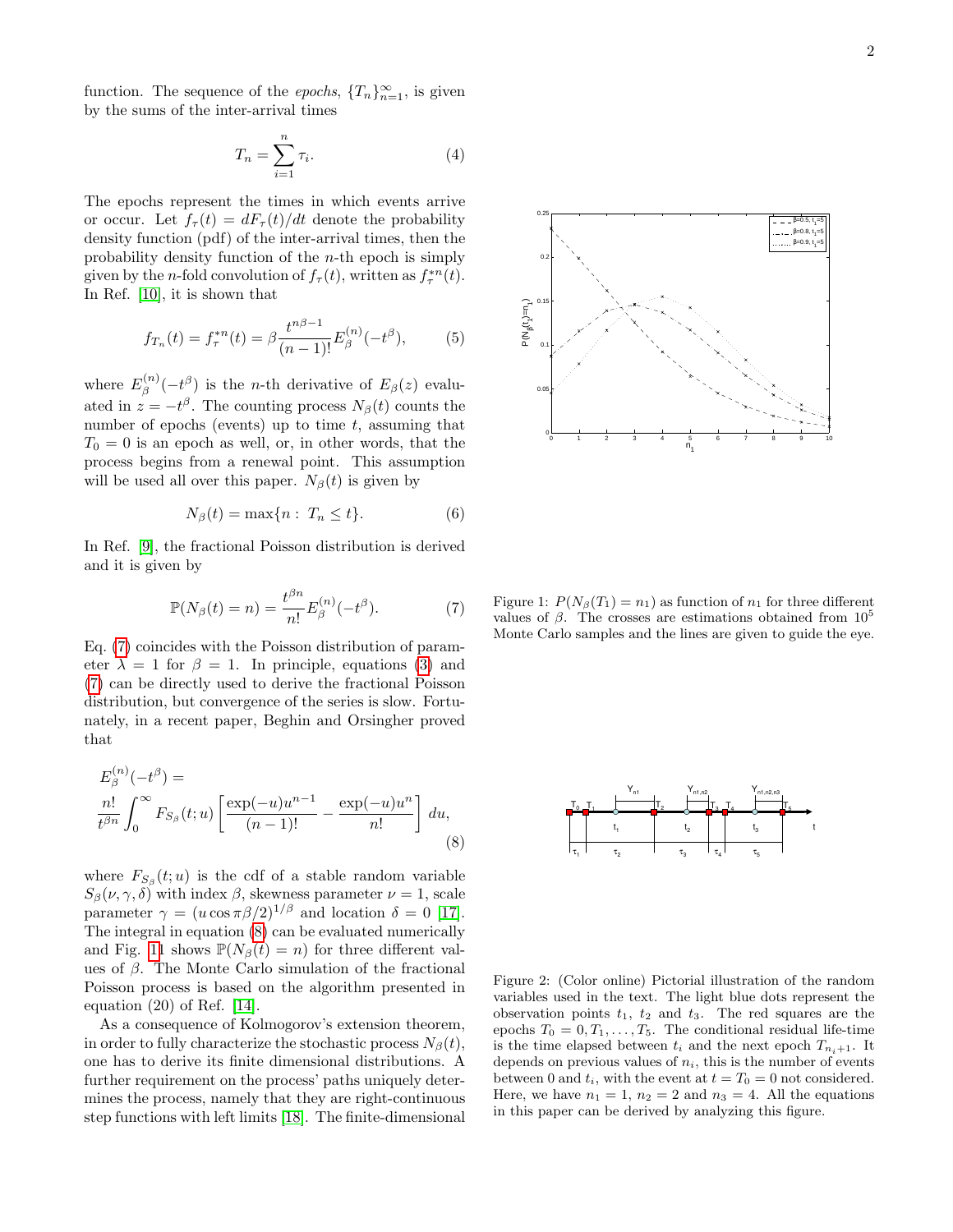distributions are the multivariate probability distribution functions  $\mathbb{P}(N_{\beta}(t_1) = n_1, N_{\beta}(t_2) = n_2, \ldots, N_{\beta}(t_k) = n_k)$ with  $t_1 < t_2 < \ldots < t_k$  and  $n_1 \leq n_2 \leq \ldots \leq n_k$ . We have already given the formula for the one-point functions in Eq. [\(7\)](#page-2-0). The general finite dimensional distribution can be computed observing that the event  ${N_\beta(t_1) = n_1, N_\beta(t_2) = n_2, ..., N_\beta(t_k) = n_k}$  is equivalent to  $\{0 < T_{n_1} < t_1, T_{n_1+1} > t_1, t_1 < T_{n_2} < t_2, T_{n_2+1} > t_2\}$  $t_2, \ldots, t_{k-1} < T_{n_k} < t_k, T_{n_k+1} > t_k$ . Therefore, we find

$$
\mathbb{P}(N_{\beta}(t_{1}) = n_{1}, N_{\beta}(t_{2}) = n_{2}, ..., N_{\beta}(t_{k}) = n_{k}) =
$$
\n
$$
\mathbb{P}(0 < T_{n_{1}} < t_{1}, T_{n_{1}+1} > t_{1}, t_{1} < T_{n_{2}} < t_{2}, T_{n_{2}+1} > t_{2},
$$
\n
$$
\dots, t_{k-1} < T_{n_{k}} < t_{k}, T_{n_{k}+1} > t_{k}) =
$$
\n
$$
\int_{0}^{t_{1}} du_{1} f_{\tau}^{*n_{1}}(u_{1}) \int_{t_{1}-u_{1}}^{\infty} du_{2} f_{\tau}(u_{2})
$$
\n
$$
\int_{t_{1}-u_{1}-u_{2}}^{t_{2}-u_{1}-u_{2}} du_{3} f_{\tau}^{*(n_{2}-n_{1}-1)}(u_{3}) \int_{t_{2}-u_{1}-u_{2}-u_{3}}^{t_{2}} du_{4} f_{\tau}(u_{4})
$$
\n
$$
\dots \int_{t_{k-1}-\sum_{i=1}^{2k-2} u_{i}}^{t_{k}-\sum_{i=1}^{2k-2} u_{i}} du_{2k-1} f_{\tau}^{*(n_{k}-n_{k-1}-1)}(u_{2k-1})
$$
\n
$$
\left[1 - F_{\tau} \left(t_{k}-\sum_{i=1}^{2k-1} u_{i}\right)\right]. \quad (9)
$$

For instance, the two point function is given by

$$
\mathbb{P}(N_{\beta}(t_1) = n_1, N_{\beta}(t_2) = n_2) =
$$
  
\n
$$
\mathbb{P}(0 < T_{n_1} < t_1, T_{n_1+1} > t_1, t_1 < T_{n_2} < t_2, T_{n_2+1} > t_2) =
$$
  
\n
$$
\int_0^{t_1} du_1 f_{\tau}^{*n_1}(u_1) \int_{t_1-u_1}^{\infty} du_2 f_{\tau}(u_2)
$$
  
\n
$$
\int_{t_1-u_1-u_2}^{t_2-u_1-u_2} du_3 f_{\tau}^{*(n_2-n_1-1)}(u_3)
$$
  
\n
$$
[1 - F_{\tau}(t_2 - u_1 - u_2 - u_3)]. \quad (10)
$$

Let us focus on the two-point case for the sake of illustration. As  $N_\beta(t)$  is a counting process, one has  $\mathbb{P}(N_{\beta}(t_1)=n_1, N_{\beta}(t_2)=n_2)=\mathbb{P}(N_{\beta}(t_1)=n_1, N_{\beta}(t_2) N_{\beta}(t_1) = n_2 - n_1$  and, as a consequence of the definition of conditional probability

$$
\mathbb{P}(N_{\beta}(t_1) = n_1, N_{\beta}(t_2) - N_{\beta}(t_1) = n_2 - n_1) =
$$
  
\n
$$
\mathbb{P}(N_{\beta}(t_2) - N_{\beta}(t_1) = n_2 - n_1 | N_{\beta}(t_1) = n_1) \times
$$
  
\n
$$
\times \mathbb{P}(N_{\beta}(t_1) = n_1).
$$
 (11)

For  $\beta = 1$ , when the fractional Poisson process coincides with the standard Poisson process, the increments are iid random variables and one has

$$
\mathbb{P}(N_1(t_2) - N_1(t_1) = n_2 - n_1 | N_1(t_1) = n_1) =
$$
  
\n
$$
\mathbb{P}(N_1(t_2) - N_1(t_1) = n_2 - n_1) =
$$
  
\n
$$
\exp(-(t_2 - t_1)) \frac{(t_2 - t_1)^{(n_2 - n_1)}}{(n_2 - n_1)!}.
$$
 (12)

On the contrary, for  $0 < \beta < 1$ , the increment  $N_{\beta}(t_2)$  –  $N_{\beta}(t_1)$  and  $N_{\beta}(t_1)$  are not independent. Note that  $N_{\beta}(t_1)$  can be seen as an increment as  $N_{\beta}(0) = 0$  by definition. However from Eq. [\(11\)](#page-3-0), the conditional probability of having  $n_2 - n_1$  epochs in the interval  $(t_1, t_2)$ conditional on the observation of  $n_1$  epochs in the interval  $(0, t_1)$  can be written as a ratio of two finite dimensional distribution:

$$
\mathbb{P}(N_{\beta}(t_2) - N_{\beta}(t_1) = n_2 - n_1 | N_{\beta}(t_1) = n_1) =
$$
  

$$
\frac{\mathbb{P}(N_{\beta}(t_1) = n_1, N_{\beta}(t_2) = n_2)}{\mathbb{P}(N_{\beta}(t_1) = n_1)}.
$$
 (13)

This probability can be evaluated by means of an alternative method, more appealing for a direct and practical understanding of the dependence structure. Let

$$
Y_{n_1} \stackrel{\text{def}}{=} [T_{n_1+1} - t_1 | N_\beta(t_1) = n_1] \tag{14}
$$

denote the residual lifetime at time  $t_1$  (that is the time to the next epoch or renewal) conditional on  $N_\beta(t_1) = n_1$ . With reference to Fig. [2,](#page-2-3) one can see that the conditional probability  $\mathbb{P}(N_{\beta}(t_2) - N_{\beta}(t_1) = n_2 - n_1 | N_{\beta}(t_1) = n_1)$  is given by the following convolution integral for  $n_2-n_1 \geq 1$ 

$$
\mathbb{P}(N_{\beta}(t_2) - N_{\beta}(t_1) = n_2 - n_1 | N_{\beta}(t_1) = n_1) =
$$
  

$$
\int_0^{t_2 - t_1} \mathbb{P}(N_{\beta}(t_2 - t_1 - y) = n_2 - n_1 - 1) f_{Y_{n_1}}(y) dy,
$$
  
(15)

where  $f_{Y_{n_1}}(t)$  is the pdf of  $Y_{n_1}$ . In the case  $n_2 - n_1 = 0$ , one has

$$
\mathbb{P}(N_{\beta}(t_2) - N_{\beta}(t_1) = 0 | N_{\beta}(t_1) = n_1) = 1 - F_{Y_{n_1}}(t_2 - t_1)
$$
\n(16)

where  $F_{Y_{n_1}}(y)$  is the cdf of  $Y_{n_1}$ . The distribution of the conditional residual lifetime  $Y_{n_1}$  can be evaluated in several ways. For instance, one can notice that it can be decomposed as follows

<span id="page-3-2"></span><span id="page-3-1"></span>
$$
Y_{n_1} = \tilde{\tau}_{n_1+1} + U_{n_1} \tag{17}
$$

<span id="page-3-0"></span>where  $U_{n_1}$  is defined as

$$
U_{n_1} \stackrel{\text{def}}{=} [T_{n_1} | N_\beta(t_1) = n_1], \tag{18}
$$

and is the position of the last epoch before  $t_1$  conditional on  $N_\beta(t_1) = n_1$ , and

$$
\tilde{\tau}_{n_1+1} \stackrel{\text{def}}{=} [\tau_{n_1+1} - t_1 | T_{n_1+1} > t_1] \tag{19}
$$

is the difference between  $\tau_{n_1+1}$  and  $t_1$  conditional on  $T_{n_1+1} > t_1$ . The pdf of  $U_{n_1}$  is given by the following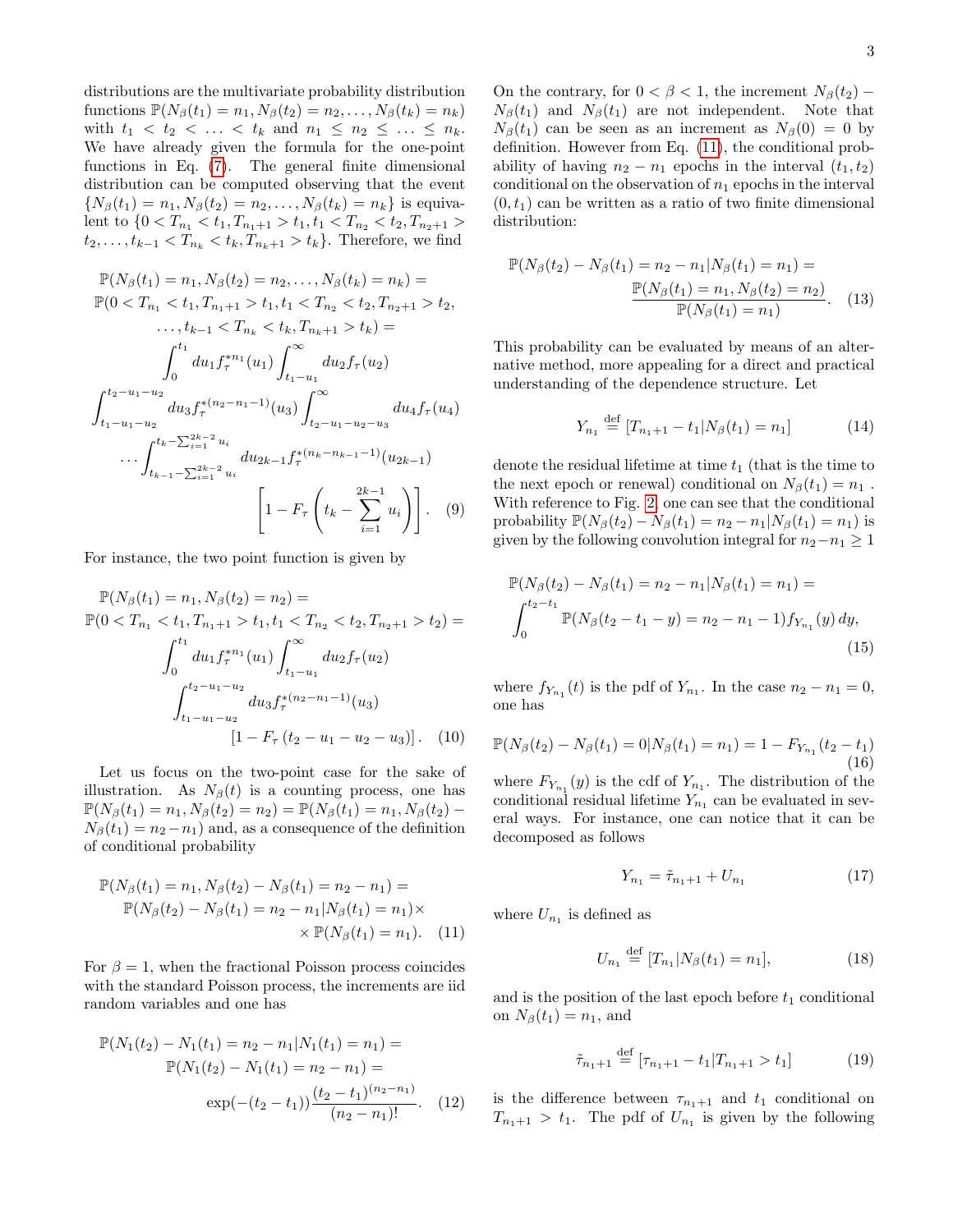chain of equalities

$$
f_{U_{n_1}}(t)dt = \mathbb{P}(T_{n_1} \in dt | N_{\beta}(t_1) = n_1)
$$
  
\n
$$
= \mathbb{P}(T_{n_1} \in dt | T_{n_1} < t_1, T_{n_1} + \tau_{n_1+1} > t_1)
$$
  
\n
$$
= \mathbb{P}(T_{n_1} \in dt | T_{n_1} < t_1, \tau_{n_1+1} > t_1 - T_{n_1})
$$
  
\n
$$
\leq \frac{\mathbb{P}(T_{n_1} \in dt) \int_{t_1 - t}^{\infty} \mathbb{P}(\tau_{n_1+1} \in dw)}{\mathbb{P}(T_{n_1} < t_1, \tau_{n_1+1} > t_1 - T_{n_1})}
$$
  
\n
$$
\leq \frac{f_{\tau}^{*n_1}(t)[1 - F_{\tau}(t_1 - t)]dt}{\int_{0}^{t_1} du f_{\tau}^{*n_1}(u)[1 - F_{\tau}(t_1 - u)]},
$$
\n(20)

where we used the independence between  $T_{n_1}$  and  $\tau_{n_1+1}$ (\*) and  $f_{T_{n_1}}(x) = f_{\tau}^{*n_1}(x)$  (\*). The pdf of  $\tilde{\tau}_{n_1+1}$  is

$$
f_{\tilde{\tau}_{n_1+1}}(t|U_{n_1})dt = \mathbb{P}(\tau_{n_1+1} - t_1 \in dt | T_{n_1+1} > t_1)
$$
  

$$
= \frac{\mathbb{P}(\tau_{n_1+1} \in dt + t_1)}{\mathbb{P}(\tau_{n_1+1} > t_1 - U_{n_1})}
$$
  

$$
= \frac{f_\tau(t + t_1)dt}{1 - F_\tau(t_1 - U_{n_1})}.
$$
 (21)

From Eq. [\(17\)](#page-3-1), one can write that

$$
f_{Y_{n_1}}(t) = \int_0^{t_1} f_{\tilde{\tau}_{n_1+1}}(t - u|u) f_{U_{n_1}}(u) du \qquad (22)
$$

and this equation leads to

<span id="page-4-0"></span>
$$
f_{Y_{n_1}}(t) = \frac{\int_0^{t_1} du f_\tau^{*n_1}(u) f_\tau(t + t_1 - u)}{\int_0^{t_1} du f_\tau^{*n_1}(u) [1 - F_\tau(t_1 - u)]}
$$
(23)

that, together with Eq. [\(7\)](#page-2-0), gives us the probability of the conditional increments in Eq. [\(15\)](#page-3-2). Notice that, for  $n_1 = 0$ , one has  $f_{\tau}^{*0}(u) = \delta(u)$  and Eq. [\(23\)](#page-4-0) reduces to the familiar equation for the residual life-time pdf in the absence of previous renewals

<span id="page-4-5"></span>
$$
f_{Y_0}(t) = \frac{f_\tau(t + t_1)}{1 - F_\tau(t_1)}.\tag{24}
$$

This method can be applied to the general multidimensional case. As in Eq. [\(11\)](#page-3-0) we can write

$$
\mathbb{P}(N_{\beta}(t_1) = n_1, \dots, N_{\beta}(t_k) = n_k, N_{\beta}(t_{k+1}) = n_{k+1}) =
$$
  
\n
$$
\mathbb{P}(N_{\beta}(t_{k+1}) - N_{\beta}(t_k) = n_{k+1} - n_k |
$$
  
\n
$$
N_{\beta}(t_1) = n_1, \dots, N_{\beta}(t_k) = n_k) \times
$$
  
\n
$$
\times \mathbb{P}(N_{\beta}(t_1) = n_1, \dots, N_{\beta}(t_k) = n_k) \quad (25)
$$

and the predictive probabilities can be evaluated as

$$
\mathbb{P}(N_{\beta}(t_{k+1}) - N_{\beta}(t_k) = n_{k+1} - n_k | \dots
$$
  
\n
$$
|N_{\beta}(t_1) = n_1, \dots, N_{\beta}(t_k) = n_k) =
$$
  
\n
$$
\int_0^{t_{k+1}-t_k} \mathbb{P}(N_{\beta}(t_{k+1}-t_k-y) = n_{k+1} - n_k - 1) \times
$$
  
\n
$$
\times f_{Y_{n_1, \dots, n_k}}(y) dy, \quad (26)
$$

where we defined

$$
Y_{n_1,...,n_k} \stackrel{\text{def}}{=} [T_{n_k+1} - t_k | N_\beta(t_1) = n_1, ..., N_\beta(t_k) = n_k].
$$
\n(27)

Again, we can use a decomposition of  $Y_{n_1,...,n_k}$ 

$$
Y_{n_1,...,n_k} = \tilde{\tau}_{n_k+1} + U_{n_k},\tag{28}
$$

where

$$
U_{n_k} \stackrel{\text{def}}{=} [T_{n_k} | N_\beta(t_1) = n_1, \dots, N_\beta(t_k) = n_k], \qquad (29)
$$

<span id="page-4-1"></span>and

$$
\tilde{\tau}_{n_k+1} \stackrel{\text{def}}{=} [\tau_{n_k+1} - t_k | T_{n_k+1} > t_k]. \tag{30}
$$

<span id="page-4-2"></span>The difference with the two-point case is that  $U_{n_1} =$  $[T_{n_1}|N_{\beta}(t_1) = n_1] = [\sum_{i=1}^{n_1} \tau_i]N_{\beta}(t_1) = n_1]$  must be replaced by

$$
U_{n_k} = t_{k-1} + Y_{n_1,...,n_{k-1}} + \left[ \sum_{i=n_{k-1}+1}^{n_k} \tau_i | N_\beta(t_k) = n_k \right].
$$
\n(31)

The time between  $t_{k-1}$  and the next renewal epoch is  $Y_{n_1,...,n_{k-1}}$  and it is independent from  $\sum_{i=n_{k-1}+1}^{n_k} \tau_i$ . Therefore, the convolution

$$
q(n_1, \ldots, n_k; t) = f_{Y_{n_1, \ldots, n_{k-1}}} * f_{\tau}^{*(n_k - n_{k-1} - 1)}(t) \quad (32)
$$

replaces  $f_{\tau}^{*n_1}(t)$  in Eq. [\(20\)](#page-4-1). This leads to

$$
f_{U_{n_k}}(z) =
$$
  
\n
$$
\frac{q(n_1, \dots, n_k; t + t_{k-1})[1 - F_{\tau}(t_k - t)]}{\int_{t_{k-1}}^{t_k} q(n_1, \dots, n_k; u + t_{k-1})[1 - F_{\tau}(t_k - u)]du}.
$$
\n(33)

On the other hand,  $f_{\tilde{\tau}_{n_k+1}}(t)$  has the same functional form as  $f_{\tilde{\tau}_{n_1+1}}(t)$  given in Eq. [\(21\)](#page-4-2) with  $U_{n_k}$  replacing  $U_{n_1}$ . Therefore,  $Y_{n_1,...,n_k}$  has the following pdf

$$
f_{Y_{n_1,...,n_k}}(t) = \frac{\int_{t_{k-1}}^{t_k} du \, q(n_1,...,n_k; u+t_{k-1}) f_\tau(t+t_k-u)}{\int_{t_{k-1}}^{t_k} du \, q(n_1,...,n_k; u+t_{k-1}) [1 - F_\tau(t+t_k-u)]}.
$$
\n(34)

<span id="page-4-3"></span>In practice, the random variable  $Y_{n_1,\ldots,n_{k-1}}$  carries the memory of the observations made at times  $t_1, \ldots, t_{k-1}$ ; the knowledge of  $f_{Y_{n_1,...,n_{k-1}}}$  allows the computation of  $f_{Y_{n_1,...,n_k}}$ , and, via Eqs. [\(25\)](#page-4-3) and [\(26\)](#page-4-4), the  $k+1$ dimensional distribution can be derived as well.

<span id="page-4-4"></span>Figs. [3](#page-5-0) and [4](#page-6-0) compare the theoretical results of Eqs. [\(20\)](#page-4-1), [\(23\)](#page-4-0) and [\(24\)](#page-4-5) with those of a Monte Carlo simulation based on the algorithm presented in equation (20) of Ref. [\[14\]](#page-7-13).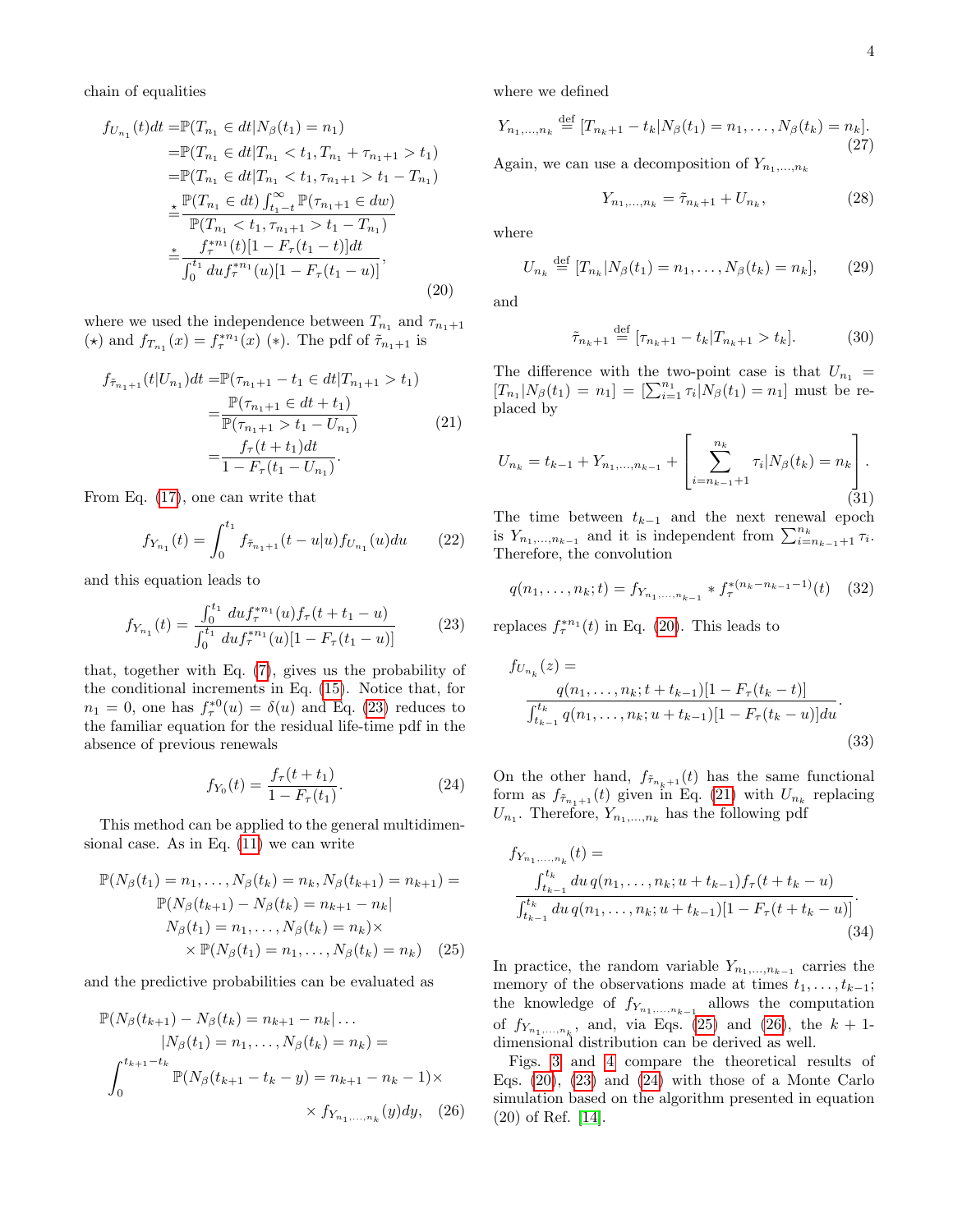





<span id="page-5-0"></span>Figure 3: (Color online) Pdf of the random variable  $U_{n_1}$  as given in Eq. [\(20\)](#page-4-1) (solid black lines) compared to Monte Carlo simulations (colored step lines) for three values of  $\beta$  and two different values of  $t_1$ . 10<sup>7</sup> different paths were simulated for each value of  $\beta$  and the bin width is 0.05. Time is in arbitrary units.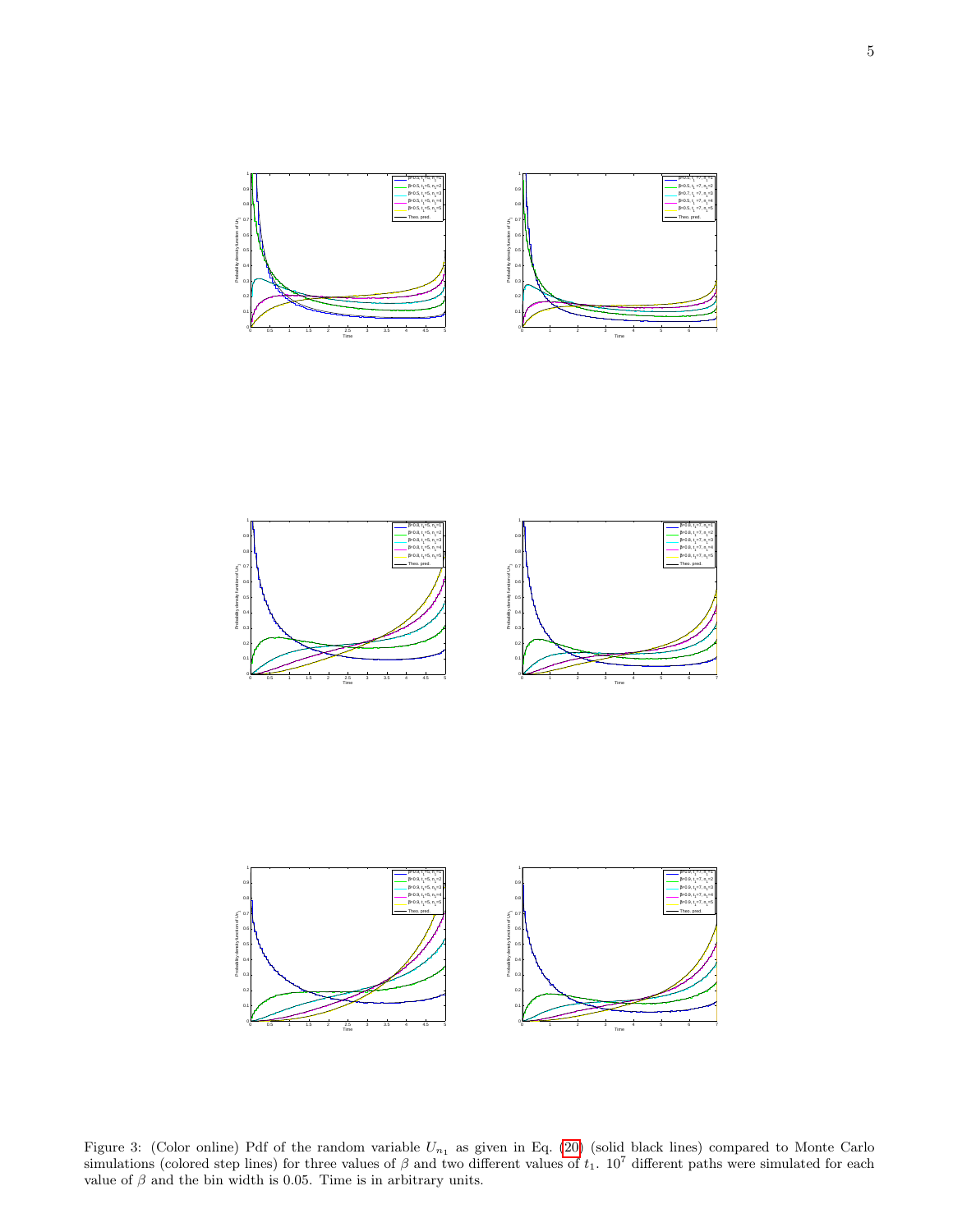$-7, n, -0$ 

 $-7, n, -1$ 

 $-7, n, -2$ 

 $-7, n, -3$ 

 $-7, n, -4$ 

 $-7, n, -5$ 





<span id="page-6-0"></span>Figure 4: (Color online) Pdf of the random variable  $Y_{n_1}$  as given in Eqs. [\(23\)](#page-4-0) and [\(24\)](#page-4-5) (solid black lines) compared to Monte Carlo simulations (colored step lines) for three values of  $\beta$  and two different values of  $t_1$ . 10<sup>7</sup> different paths were simulated for each value of  $\beta$  and the bin width is 0.01. Time is in arbitrary units.